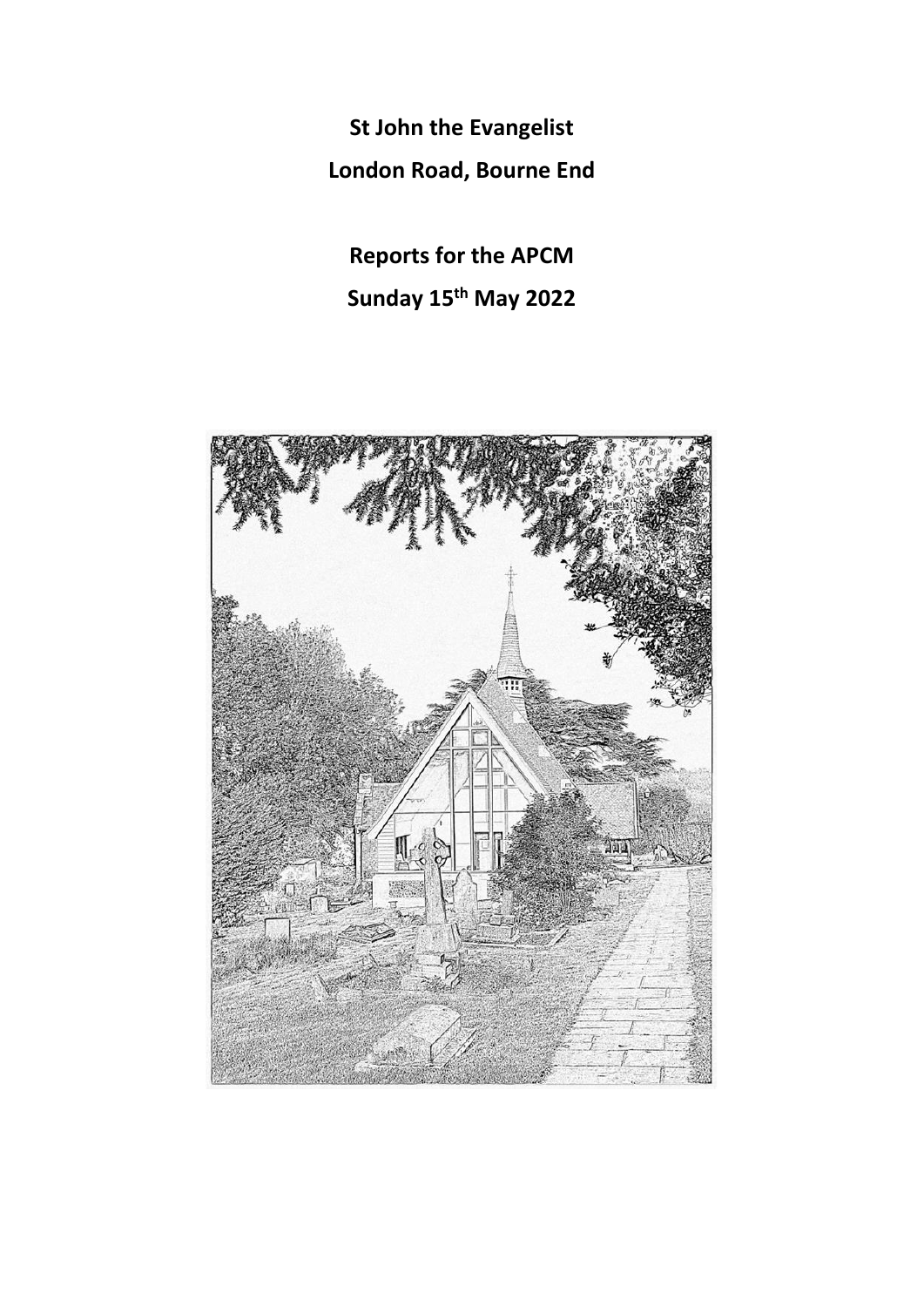### **Minutes of the Annual meeting of Parishioners - Sunday 25th April 2021**

The meeting took place within the morning communion service and was led by Rev. Rebecca Fardell.

There were 19 people present and apologies were received from John Marshall and Audrey and David Gubbay

We had a collective time of remembering the things that have been difficult over the past year: Not being able to see family and friends.

- Having to wear masks in church and not being able to sing.
- No coffee after church.
- For feeling alone.
- No hugs or passing the peace in church.
- Taking away our freedom of choice in many things.
- No full communion.

There was then a time for giving thanks for the things that God has been doing among us over the past year:

Being able to come to church throughout the latest lockdown. Knowing that God is always walking with us. Being able to support those who are sad. For those who arrange the flowers and keep the church so clean for each Sunday. Scientists and the roll out of the vaccines. Opportunities for tailored services week by week. Making the church feel a safe place to be. Peace and quiet and a time to think and try new things.

# **Election of Church Wardens**

Both wardens were willing to stand for re-election for a further year. John Marshall – proposed by Laura Frey and seconded by Karen Evans. Helen King - proposed by Jane Manson and seconded by Rose Bailey. All were in favour. The Wardens and Deputies were thanked for their work over the past year.

#### **Annual Parochial Church Meeting**

The minutes of the meeting in 2020 were approved and signed. Proposed by Barbara Driver, seconded by Michael Pritchard and all in favour. There were no matters arising.

Reports for the meeting had been approved at the last PCC meeting in March 2021.

#### **Election of PCC members**

Barbara Driver is willing to stand for election to the PCC. Proposed by Robert Clark, seconded by Janet Ivin and all in favour.

The PCC as it stands at the moment is as follows: **Clergy** – Rebecca Fardell and Rachel Hamilton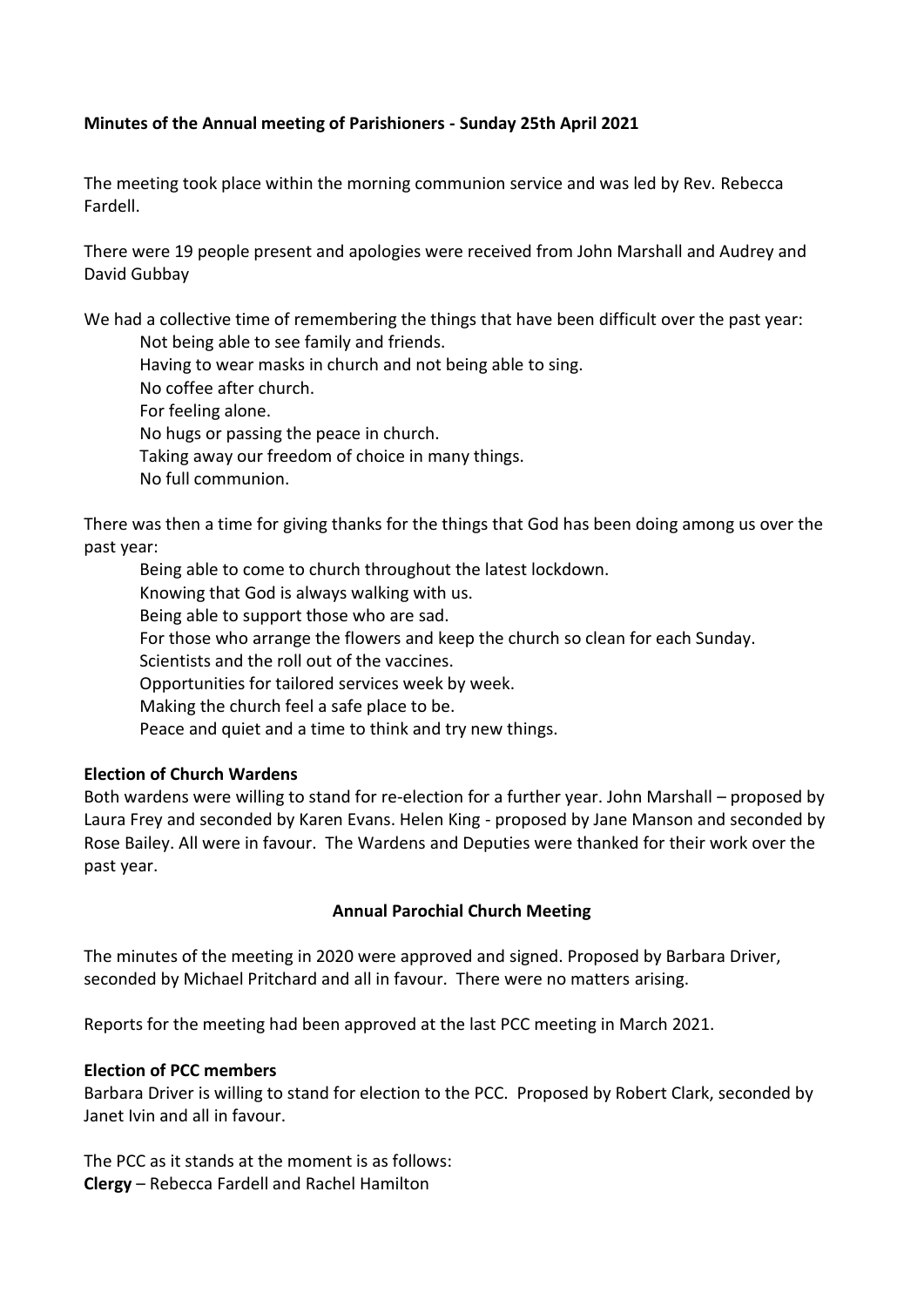# **Deanery Synod Representative –** Susan Marshall

**Wardens** – John Marshall and Helen King

### **Elected laity members** of the PCC:

Elected at the APCM in April 2019 and to serve until 2022: Michael Pritchard, Edith Harkins and George Einchcombe Elected at APCM 2020 and to serve until April 2023: Susan Marshall and Laura Frey. Elected at the APCM 2021 and to serve until April 2024: Barbara Driver.

### **Electoral Roll Officer**

Susan Marshall is willing to continue in this post. Proposed by Rebecca Fardell, seconded by Sue Clark and all were in favour.

### **Safeguarding Officer**

Karen Evans

**Treasurer** Edith Harkins

# **Election of an Independent Financial Examiner**

Peter Hinson AIB was voted to be our independent examiner for another year. Proposed by Edith Harkins, seconded by Michael Pritchard and all were in favour.

#### **Matters arising from the annual reports Electoral roll**

The number on the role stands at 28 members. George Einchcombe has moved away and Marian Bellaby has recently died. The electoral roll was approved. Proposed by Sue Marshall, seconded by Karen Evans and all were in favour.

# **Treasurer's report**

The accounts had been audited by Peter Hinson and approved at the PCC meeting in March 2021. Edith reported that giving has gone down by several thousand pounds. This was due, in part, to lower collections and tax refunds and in part no income from coffee mornings, lunches or the bazaar.

We have not given as much away this year as we have not met together to discuss it. Edith reported that the parish share should reduce slightly because the electoral roll has gone down. An enormous vote of thanks to Edith for looking after our finances so well.

#### **Safeguarding**

Karen made a formal declaration to confirm that St John's "has complied with the duty under section 5 of the Safeguarding and Clergy Discipline Measure 2016 (duty to have due regard to House of Bishops' guidance on safeguarding children and vulnerable adults). Karen was thanked for her work as our safeguarding officer.

# **A.O.B.**

The situation regarding the reredos will be discussed at a later date at an open church meeting as there was not sufficient time during the APCM.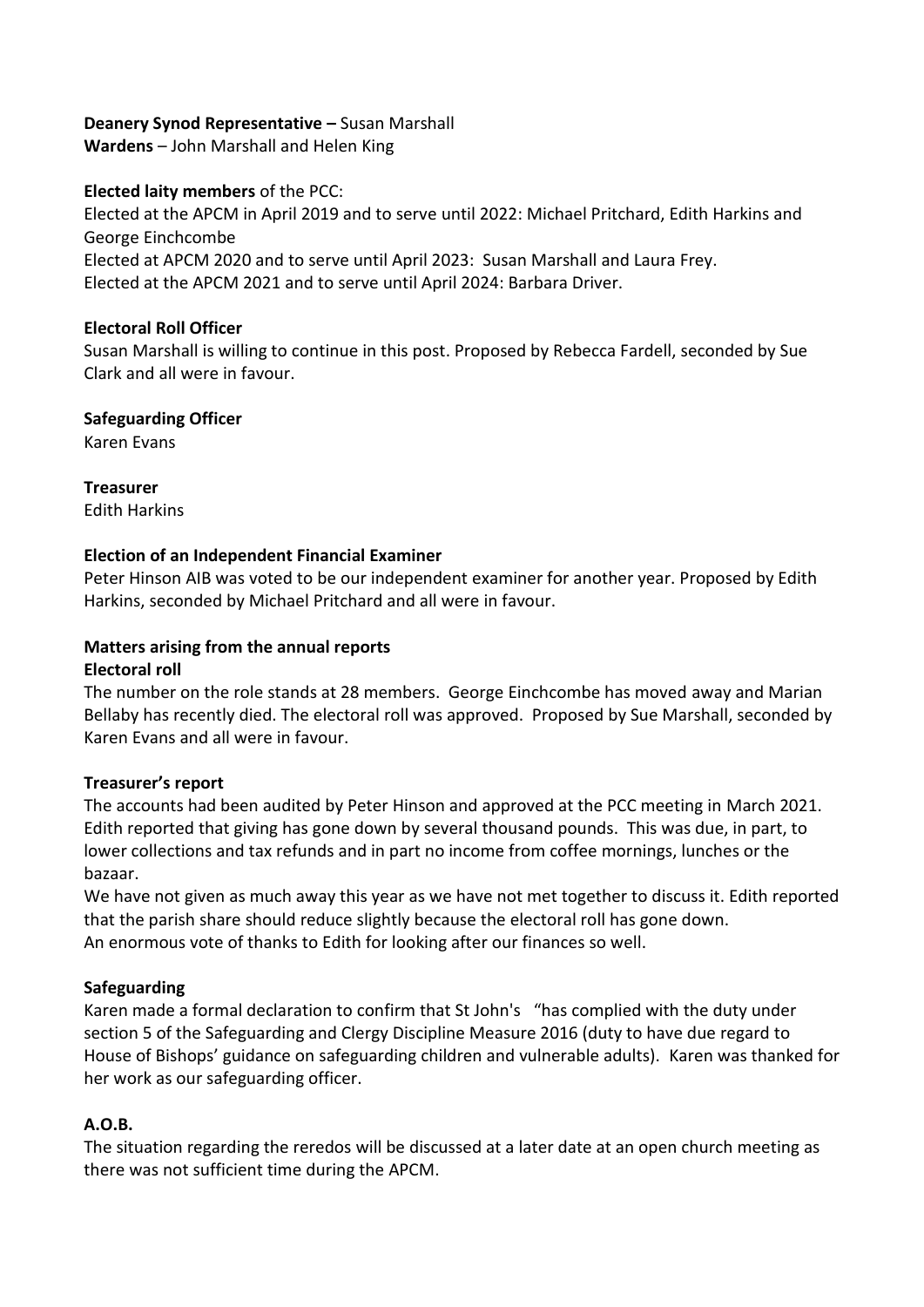### **Vicar's Report**

2021 was another year lived in the midst of the challenges, changes and uncertainties caused by Covid-19. We continued to experience the loss of things that we value at St John's which has been hard and added to the burdens that the pandemic brought to our lives. Yet we also have much to give thanks for: we have continued to build relationships within our church family and with our wider community; we have maintained our weekly WhatsApp prayer meeting which has been an encouragement to many and the hard work in the churchyard has made this even more beautiful.

The rest of this report gives an overview of what happened in St John's during 2021, none of which would have been possible without you all giving so generously of your gifts, time, and money. I would like to thank you for your commitment to St John's and for your care and support of me. I am thankful for each and everyone of you and continue to be deeply grateful to God that I have the privilege and joy of being your vicar. In particular, I wish to thank our churchwardens, Helen and John who undertake their vital roles with much prayer and insight. I also would like to give special thanks to our team of preachers and leaders, as well as to our PCC who all give generously of their time and wisdom. We are all blessed by their contributions to our church life.

# **'For we are God's handiwork, created in Christ Jesus to do good works, which God prepared in advance for us to do.'**

Ephesians 2.10

The radical restrictions on church activities imposed by Covid has been an opportunity for us to consider what God is calling us to be and do in this new season if we are to bring our church vision of 'growing in spirit and number so that St John's might be a beacon for Christ in Bourne End' into clearer focus and greater reality. We focused on this in the autumn when we looked at Paul's Letter to the Ephesians and thought about what it means to be Living Church. The faithful worship of God week by week in St John's and our growing relationships with the village give us a glimpse of what this might look like.

Despite the challenges and restrictions of the past year, I give thanks for what God has done for us, in us and through us at St John's. I look forward to seeing how he will continue to bring growth in spirit and in number to us in the year to come.

with love and prayers

Rebecca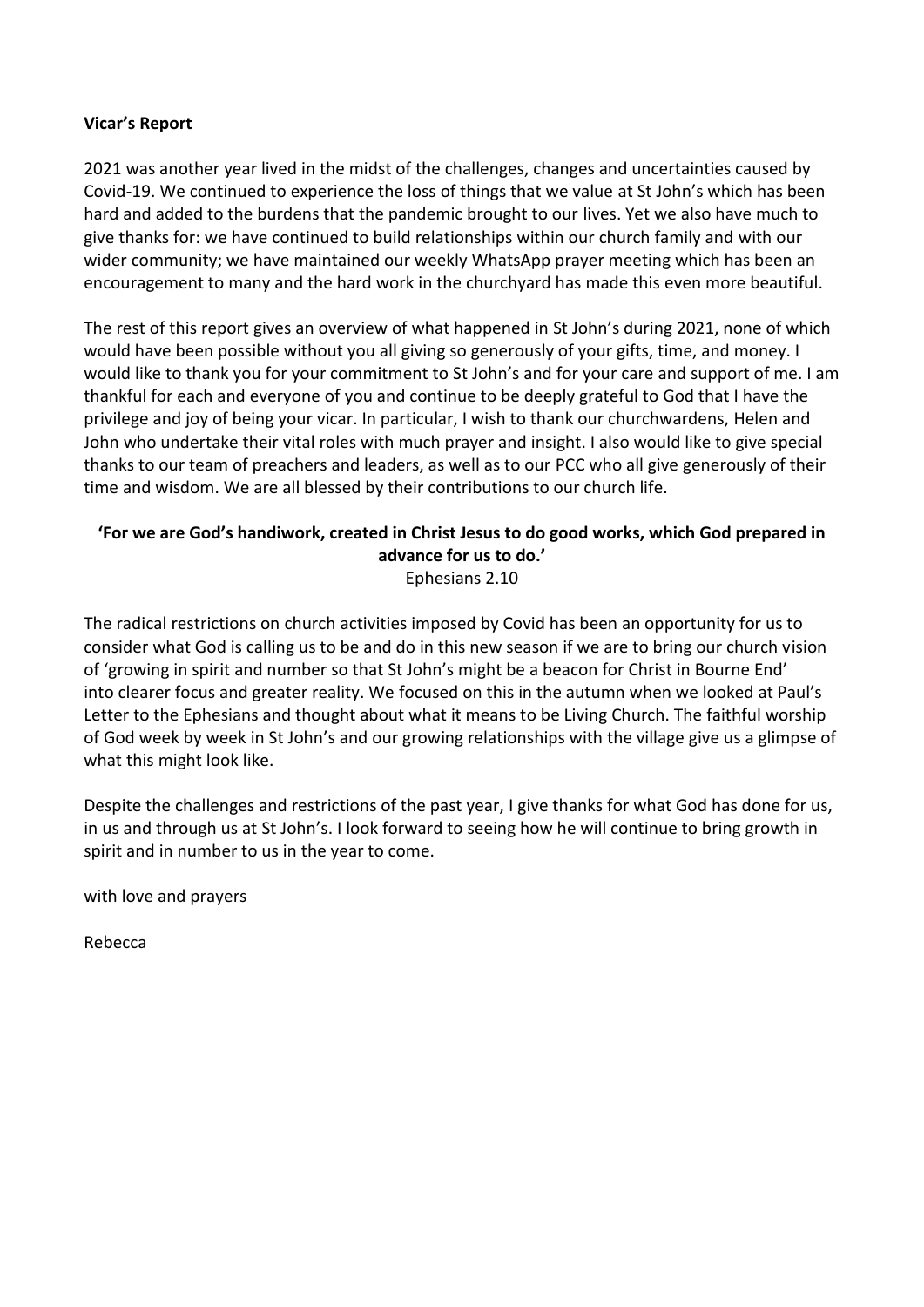#### **Wardens' Report 2021-2022**

Throughout the year, every effort has been made to ensure that the church buildings and the churchyard have been kept in good repair and that, where necessary, work has been carried out to rectify any problems. Work parties have taken place during the year to keep the church and ground tidy and a professional gardener has been employed for grass-cutting and hedge-trimming.

A Faculty has been granted to move the carved communion table forward and to re-site the reredos to the wall in the link above the door into the Parish room and to renovate the original communion table. This would enable the minister preparing communion to stand behind the communion table and face the congregation.

The original communion table has been renovated and is now used instead of the credence table for communion whilst communicants stand to take communion.

Following an anonymous vote at a PCC meeting it was agreed by majority that the proposals agreed that the Faculty should proceed and funds should be acquired separate from normal church accounts to pay for this restructuring.

Following a failure in a previous repair to the brass work under the communion rail, a Faculty has been applied for to have this work repaired.

The PCC are continuing to act on the suggestions put forward by the church architect in his Quinquennial Inspection. In particular, a roofing specialist has said that repairs to the roof tiles are not significant and should not be expensive to undertake.

Our continued thanks go to all who help in the maintenance of our church and grounds and, in particular, to Mike Pritchard for painting woodwork and for continuing to maintain the seals around the windows and to Helen King and Karen Evans for the continuing work they have done with the graves in the churchyard. We would also like to thank Bert Harkins for his expertise in cleaning brass work and, together with Edith, for all the cleaning that they undertake in the church.

Due to Covid, the church has been unable to hold its popular Coffee Mornings and Pot Luck Lunches throughout the year and, of course, the Lent Lunches throughout Lent. However, the Coffee Mornings restarted in January 2022 and the Lent Lunches will recommence in the Vicarage this year with kind permission from Rebecca.

Christmas cards from the church for Christmases 2020 and 2021 and an Easter card for 2021 were distributed throughout the village inviting residents to the special services for those seasons.

Helen King and John Marshall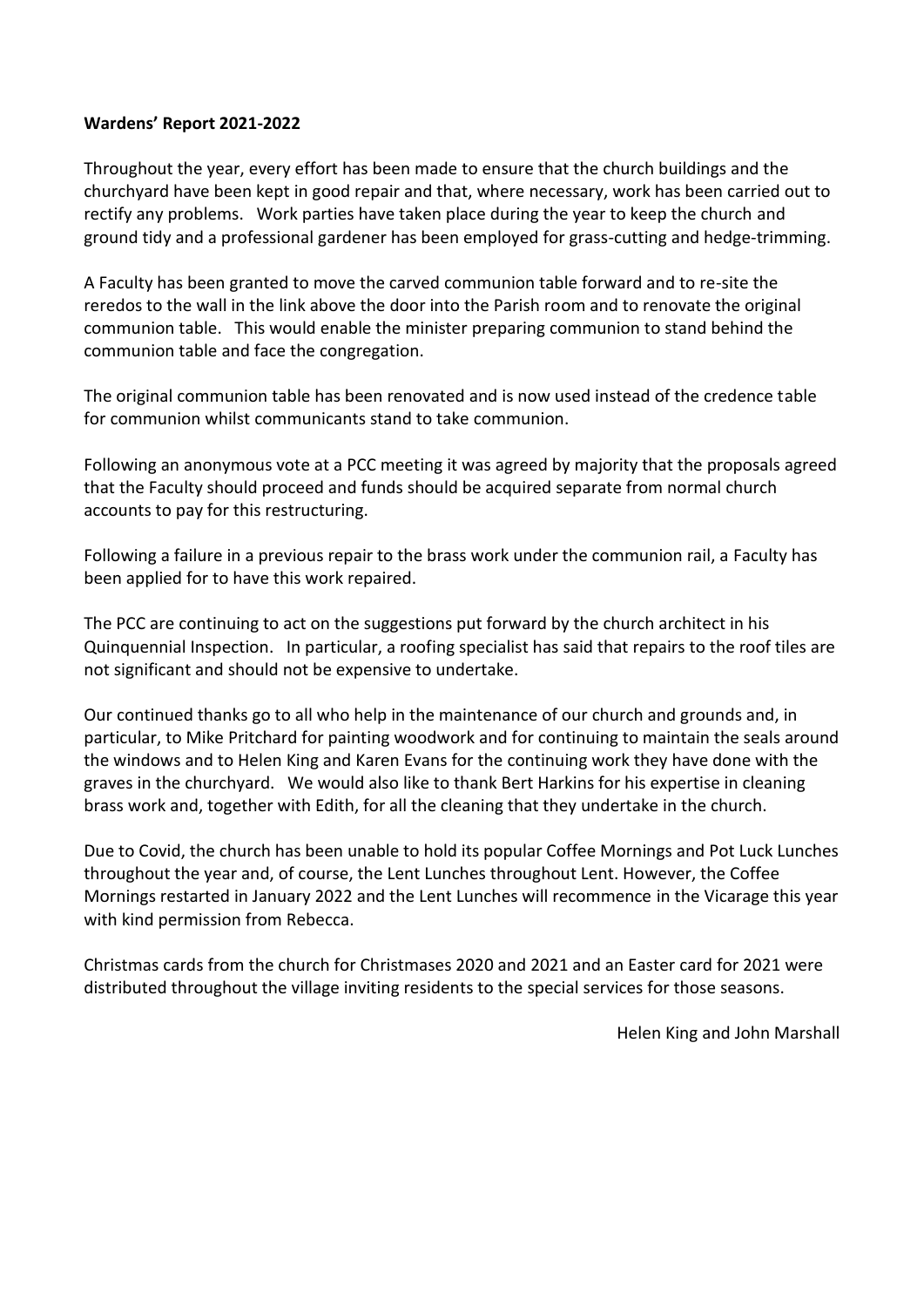# **PCC Secretary's report**

Over the past year, the PCC has met in January and March on zoom and then in person in May, July, September and November 2021. Our APCM was held on 25th April 2021 during the morning service.

There are seven elected members of the PCC. These are: Laura Frey, Edith Harkins, Sue Marshall, Mike Pritchard, Barbara Driver and Karen Evans. Helen King and John Marshall are on the committee as Churchwardens and Edith Harkins as Treasurer.

We were sorry to lose George Einchcombe from the PCC who resigned after moving out of the area. We thank him for his time on the PCC and wish him all the best.

The following appointments were made further to the APCM last year:- Treasurer – Edith Harkins, Electoral Roll Officer – Susan Marshall Chairman – Rebecca Fardell Church Wardens – John Marshall and Helen King Deputy Wardens – Sue Marshall and Michael Pritchard Safeguarding Office – Karen Evans

These people were elected as sidespersons: John Marshall, Sue Marshall, Edith Harkins, Bert Harkins, Mike Pritchard, Helen King.

The main topics for discussion throughout the year have been:

1. Continued strategies for enabling and maintaining Covid safe worship and the reintroduction of lunches and coffee mornings.

2. Following up the recommendations of the Quinquennial Inspection in regard to repairs and maintenance of the church – especially repairs to the roof, internal and external decoration of the church and maintenance of the churchyard.

3. Following a Faculty from the DAC and Archdeacon and the PCC's vote in favour of the plans, continuing with the preparation for moving the reredos and communion table. The original communion table that had been found underneath the current carved table has been restored and is currently used for administering communion.

4. How to further links with the village community, especially the new residents who have moved into the village, through events organised by the Village Association and the church.

5. The implications for the church of reduced giving during the past two years and how to rectify this shortfall so that we can meet all our costs and responsibilities.

6. Giving and allocation of funds raised on the Gift Day, and further giving throughout the year. Our Gift Day this year was held at our Harvest service in October and the money given has now been allocated so that a proportion will be going into church funds and each of the following charities will receive a donation: MAF £1000, Salvation Army £460. Liberty Tea Rooms £460 and Sunnyside Rural Trust £460.

7. Updates on safeguarding training from the Diocese. There has not been any further training due to Covid restrictions, but there are new plans for training starting this year which will affect all members of the leadership team and the PCC.

8. Regular reviewing of our Mission Action Plan.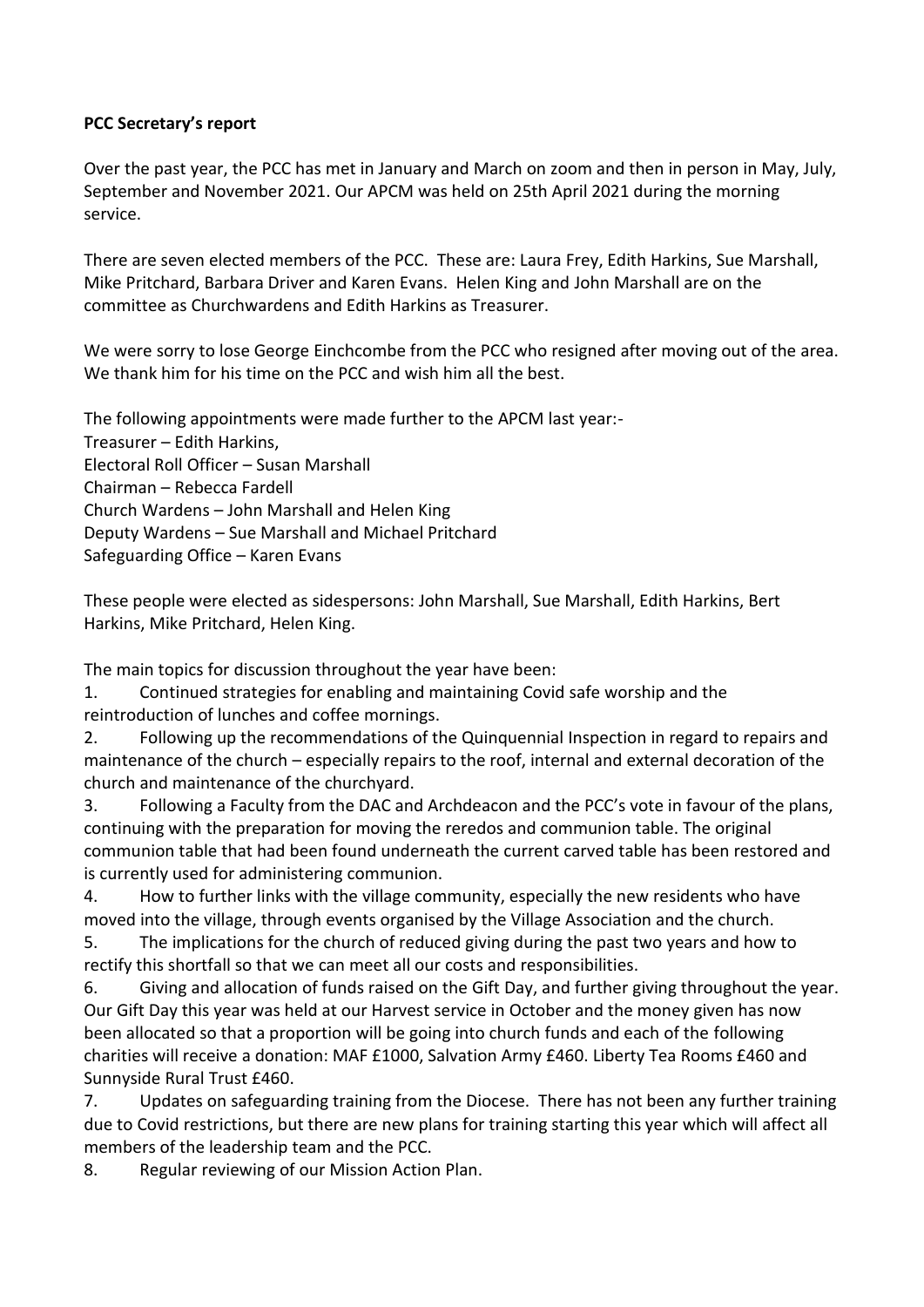9. Problems with Glis glis and the need to eradicate them from the building. Our actions taken have reduced the numbers considerably, but further action is still required.

Although some of our regular events have had to be cancelled yet again this year due to Covid, we have been able to hold Easter, Harvest and Christmas services, the Remembrance Day service and the Christmas Bazaar. Coffee mornings and Pot Luck lunches will restart this year.

We again thank all members of the PCC and leadership team for the hard work and time that they put into making the church a safe, active and welcoming place of worship and for their support in keeping the church building in good order and for their vision of the way forward for the church. Helen King (Churchwarden)

### **House Group Report**

Over the last year Bourne End House Group have been meeting every 2nd and 4th Monday of the month and we have started meeting in person again in the parish room. We have around 4-7 people come each time. We have had the opportunity to study together the book of Hebrews and work through some challenging theology. This really broadened our knowledge and revealed to us new things. During Lent last year we read and discussed the book 'God With Us' by Rowan Williams. This was a challenging read but some found this really helpful about how we understand the cross and the resurrection.

### **Safeguarding Report**

The PCC of St John's "has complied with the duty under section 5 of the Safeguarding and Clergy Discipline Measure 2016 (duty to have due regard to House of Bishops' guidance on safeguarding children and vulnerable adults)."

# **Deanery Synod Report**

Bourne End's lay representative on the Deanery Synod in 2021 was Susan Marshall who is also on the PCC. The Rural Dean is Revd. Jonathan Gordon of Northchurch/Wigginton and our vicar, Revd. Rebecca Fardell, is also a member.

In 2021/22 The Deanery Synod met twice at St Mary's Church, Northchurch.

#### 20th October 2021

A talk was given on difficulties encountered by churches during Covid lockdown by a minister who had experience of Celtic worship. He outlined the extra work experienced by ministers in creating online worship. There is now extra demand upon ministers and their teams in returning worship in person whilst retaining online services.

#### 3rd February 2022

A talk was given by Revd. John Naude (a priest in the Diocese of Chichester and a disability consultant). He has been asked by Bishop Richard to do some work on his behalf in relation to access and participation for disabled people attending church. The aim is to focus on access and inclusion.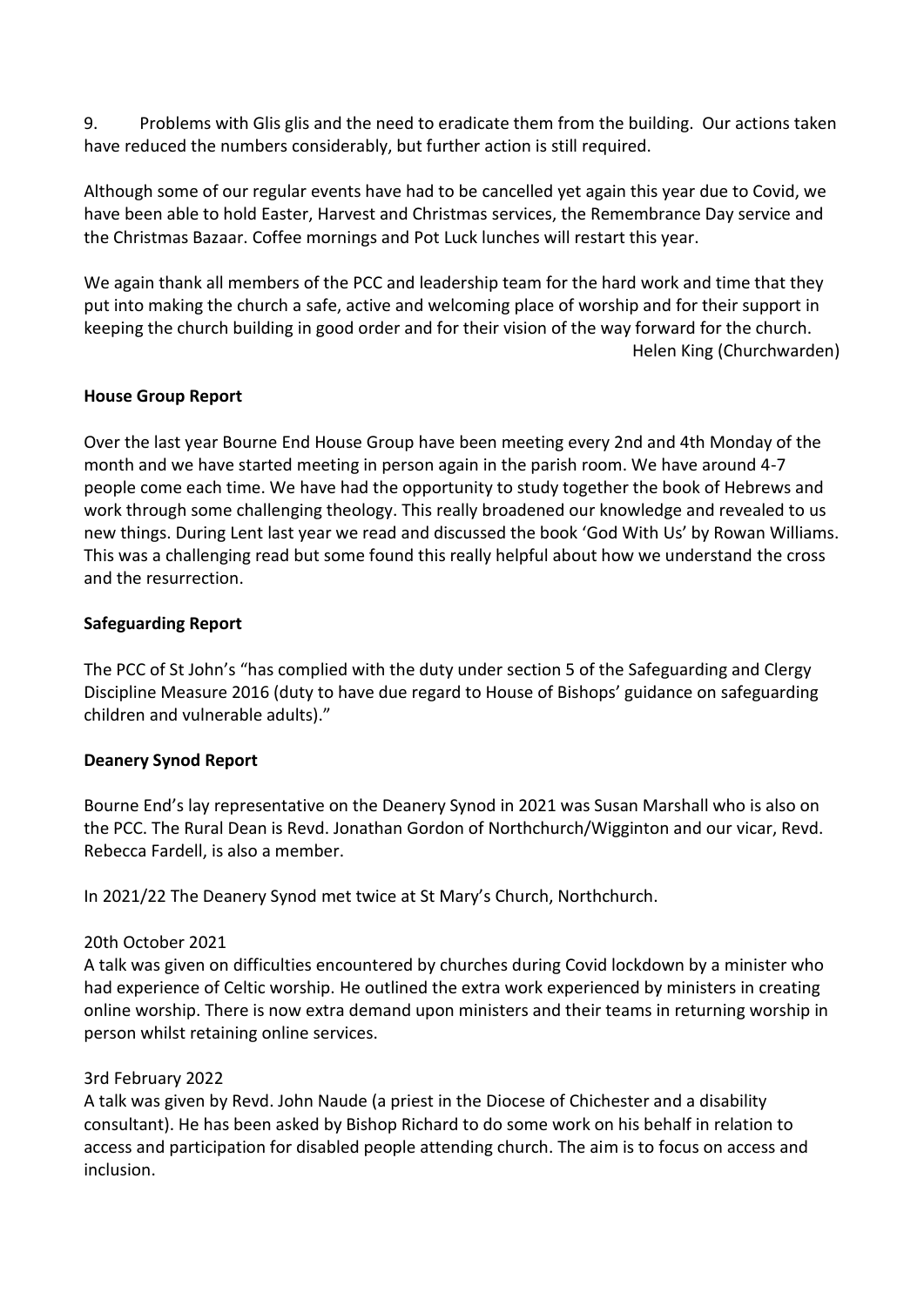### **Treasurer's Report**

1. The congregation has responded generously to an appeal and giving went up in 2021.

2. We had an amazing Gift Day response and were able to give away a substantial amount to various charities. Although the amount of £ 4460 includes the 2020 Giving of £2000 which were sent out in the beginning of 2021.

3. The Grass and Hedge Cutting does not reflect the true cost as Greenlands have only submitted a bill for £1130 in February, all which should have been in the 2021 accounts. Therefore the true deficit of the year is much higher than the figure shown of £1147.16.

4. The Miscellaneous amount reflects the Faculty legal bill.

Edith Harkins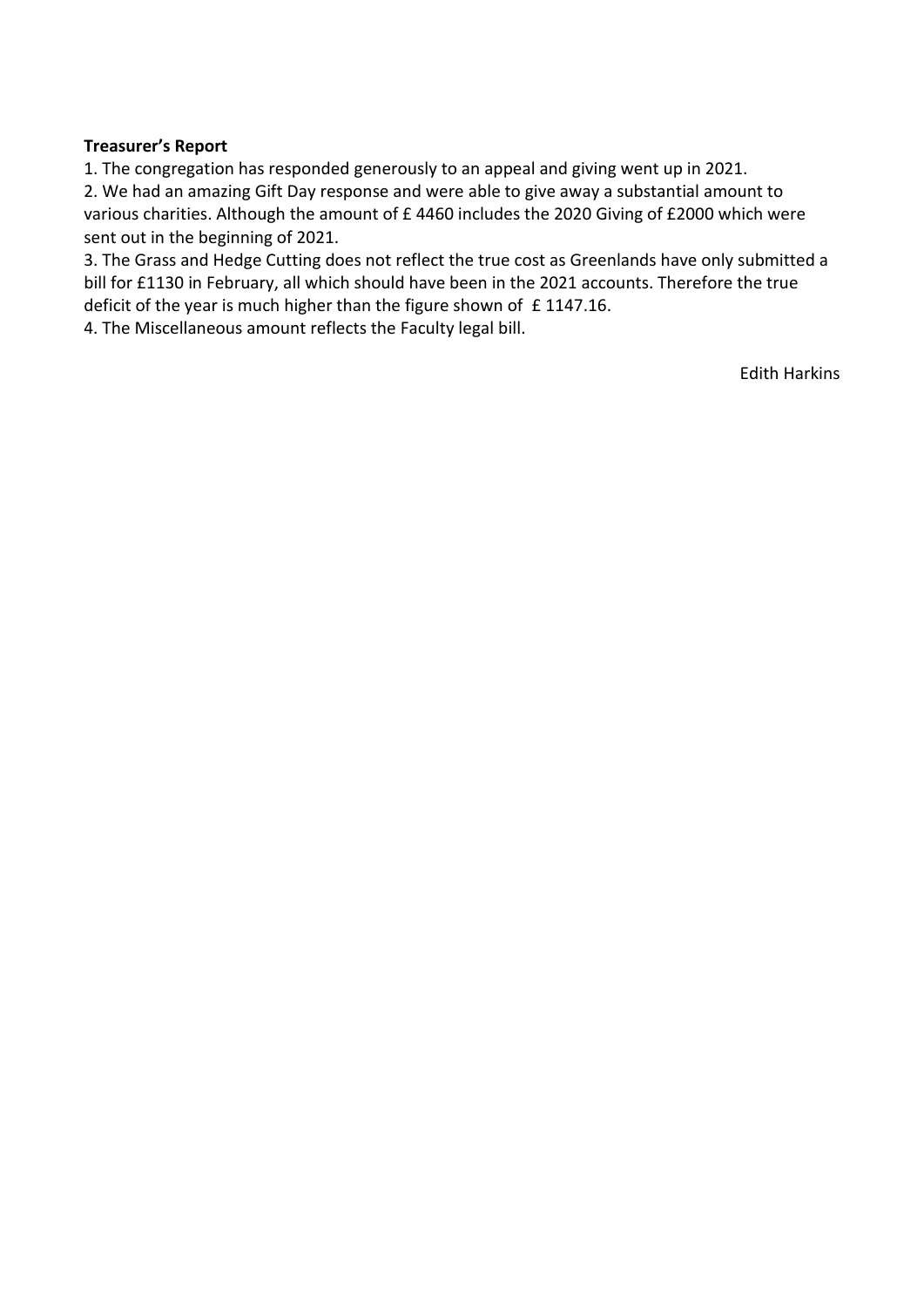1:46 PM

31/01/22 **Accrual Basis** 

### Church **UK Balance Sheet - Standard** As at 31 December 2021

| 31 Dec 21   |
|-------------|
|             |
|             |
|             |
| 20,961.60   |
| 759.86      |
| $-20.00$    |
| 9,714.56    |
| 31,416.02   |
| 31,416.02   |
| 31,416.02   |
| 31,416.02   |
| 31,416.02   |
|             |
| 628.10      |
| 31,935.08   |
| $-1.147.16$ |
| 31,416.02   |
|             |

**Independent Examiner** 

**Peter Stuart Hinson** 7<sup>th</sup> February 2022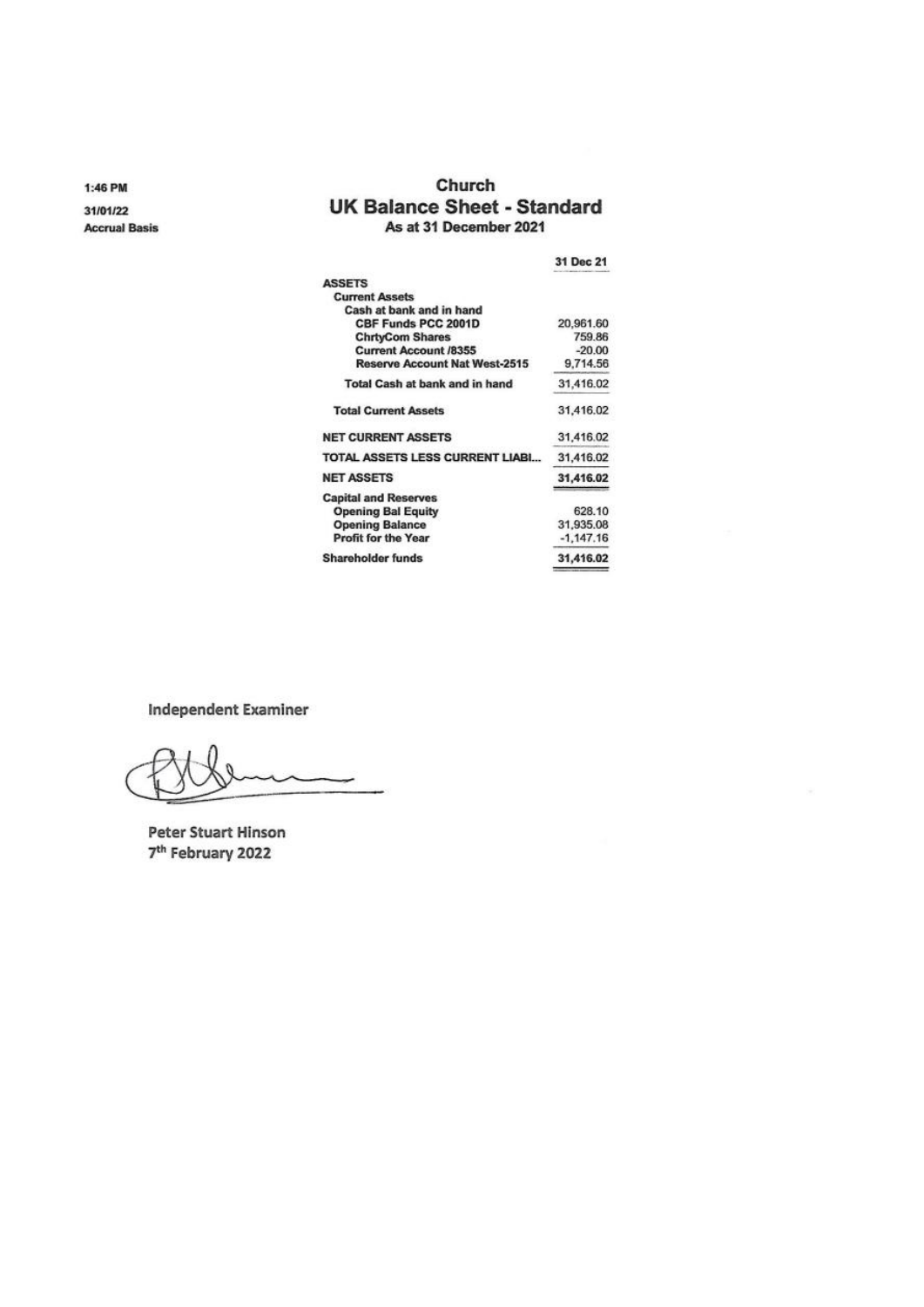# Independent Examiner's Report to the Parochial Church Council, St John the **Evangelist**, Bourne End

I report on the accounts of the Church for the year ended 31<sup>st</sup> December 2021

### Respective responsibilities of trustees and examiner

The charity's trustees are responsible for the preparation of the accounts. The charity's trustees consider that an audit is not required for this year (under section 43(2) of the Charities Act 1993 (the 1993 Act)) and that an independent examination is needed.

It is my responsibility to:

- examine the accounts (under section 43(3)(a) of the 1993 Act);
- to follow the procedures laid down in the General Directions given by the Charity Commission (under section 43(7)(b) of the 1993 Act); and
- to state whether particular matters have come to my attention.

### Basis of independent examiner's report

My examination was carried out in accordance with the General Directions given by the Charity Commission. An examination includes a review of the accounting records kept by the charity and a comparison of the accounts presented with those records. It also includes consideration of any unusual items or disclosures in the accounts and seeking explanations from you as trustees concerning any such matters. The procedures undertaken do not provide all the evidence that would be required in an audit, and consequently I do not express an audit opinion on the view given by the accounts.

#### Independent examiner's statement

In connection with my examination, no matter has come to my attention:

(1) which gives me reasonable cause to believe that in any material respect the requirements

- to keep accounting records in accordance with section 41 of the 1993 Act; and  $\bullet$
- to prepare accounts which accord with the accounting records and comply with the accounting requirements of the 1993 Act
- have not been met: or  $\bullet$

(2) to which, in my opinion, attention should be drawn in order to enable a proper understanding of the accounts to be reached.

**Peter Stuart Hinson AIB** Gable House, Shootersway Lane, Berkhamsted, Herts, HP4 3NW

7<sup>th</sup> February 2022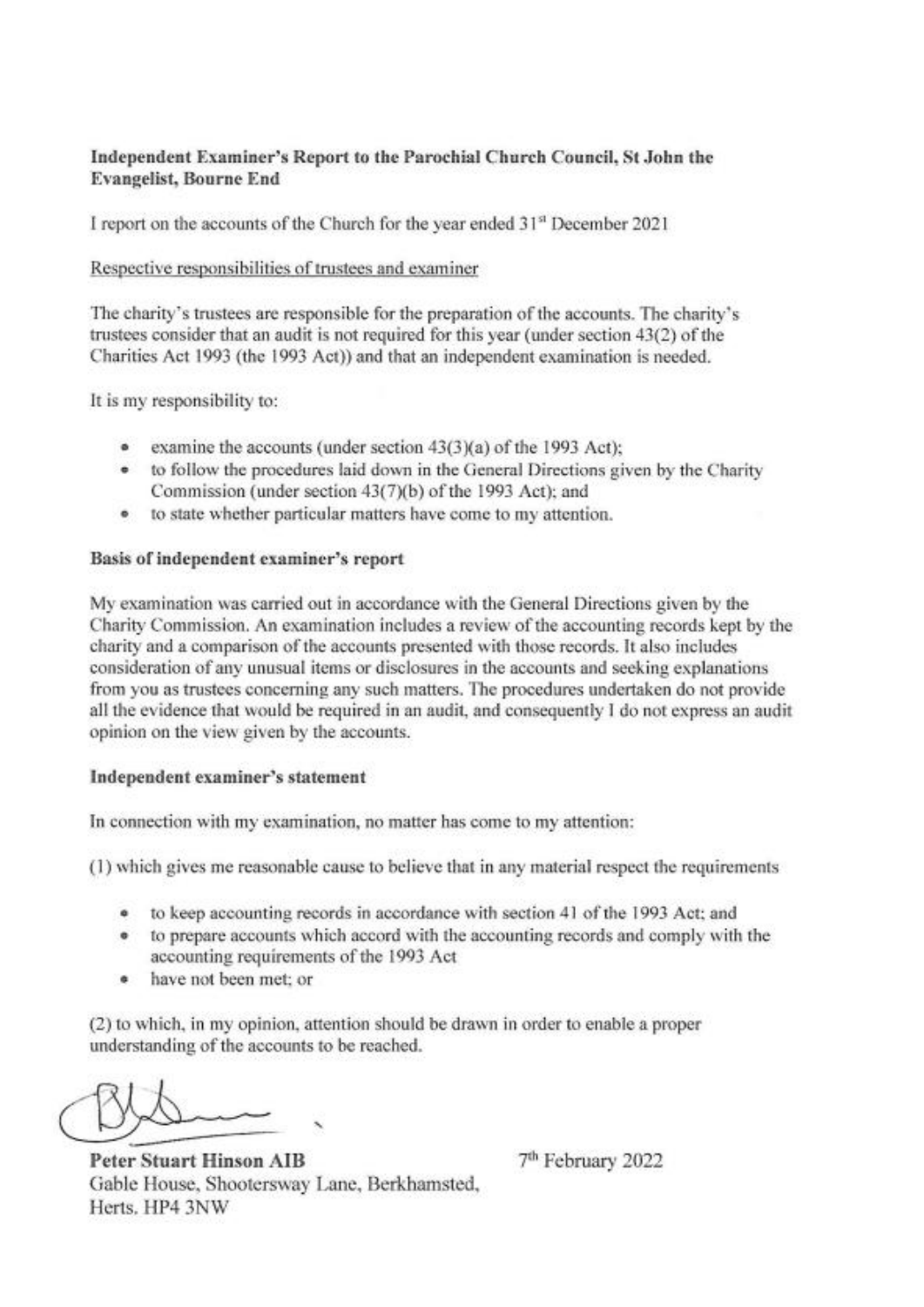Church<br>Profit & Loss Prev Year Comparison

PM<br>|/22<br>|ual Basis

|                                                                               | Jan - Dec 21                           | Jan - Dec 20                    | £ Change                                 | % Change                               |
|-------------------------------------------------------------------------------|----------------------------------------|---------------------------------|------------------------------------------|----------------------------------------|
| <b>Funeral Fees</b><br>Church Fees<br>Income                                  | 802.00                                 | 577.00                          | 225.00                                   | 39.0%                                  |
| <b>Total Church Fees</b>                                                      | 802.00                                 | 577.00                          | 225.00                                   | 39.0%                                  |
| Collections Cash<br>Collections & C                                           | 758.61                                 | 374.82                          | 383.79                                   | 102.4%                                 |
| <b>Covenants Envelopes</b>                                                    | 3,165.00                               | 2,892.90                        | 272.10                                   | 9.4%                                   |
| Covenants Standing Or<br><b>Tax Refund</b>                                    | 8,125.00<br>3,558.36                   | 5,880.00<br>3,167.09            | 2,245.00<br>391.27                       | 38.2%<br>12.4%                         |
| Total Collections & C                                                         | 15,606.97                              | 12,314.81                       | 3,292.16                                 | 26.7%                                  |
| Designated Fund<br><b>GIFT DAY</b><br>Outreach                                | 5,625.00<br>241.74                     | 3,175.00<br>0.00                | 2,450.00<br>241.74                       | 77.2%<br>100.0%                        |
| <b>Total Designated Fund</b>                                                  | 5,866.74                               | 3,175.00                        | 2,691.74                                 | 84.8%                                  |
| Divdnd & Intrst<br>CBF Interest<br>NW Interest                                | 30.49<br>0.79                          | 107.78<br>5.25                  | $-77.29$<br>$-4.46$                      | $-71.7%$<br>-85.0%                     |
| Total Divdnd & Intrst                                                         | 31,28                                  | 113.03                          | $-81.75$                                 | $-72.3%$                               |
| FairsJumbleSale<br>Bike Ride                                                  | 62.50                                  | 100.00                          | -37.50                                   | $-37.5%$                               |
| Total FairsJumbleSale                                                         | 62.50                                  | 100.00                          | $-37.50$                                 | $-37.5%$                               |
| Misc Donations<br>Rental                                                      | 1,455.79                               | 685.60                          | 770,19                                   | 112.3%                                 |
| Parish Room Rental                                                            | 0.00                                   | 120.00                          | $-120.00$                                | $-100.0%$                              |
| <b>Total Rental</b>                                                           | 0.00                                   | 120.00                          | $-120.00$                                | $-100.0\%$                             |
| <b>Total Income</b>                                                           | 23,825.28                              | 17,085.44                       | 6,739.84                                 | 39.5%                                  |
| Donations Given<br><b>Salvation Army</b><br>DENS<br>Charity<br>MAF<br>Expense | 420.00<br>1,500.00<br>960.00<br>580,00 | 230.00<br>0.00<br>25.00<br>0.00 | 1,190,00<br>1,500,00<br>960,00<br>555.00 | 517.4%<br>2,220.0%<br>100.0%<br>100.0% |
| Total Charity                                                                 | 4,480.00                               | 255.00                          | 4,205.00                                 | 1,649.0%                               |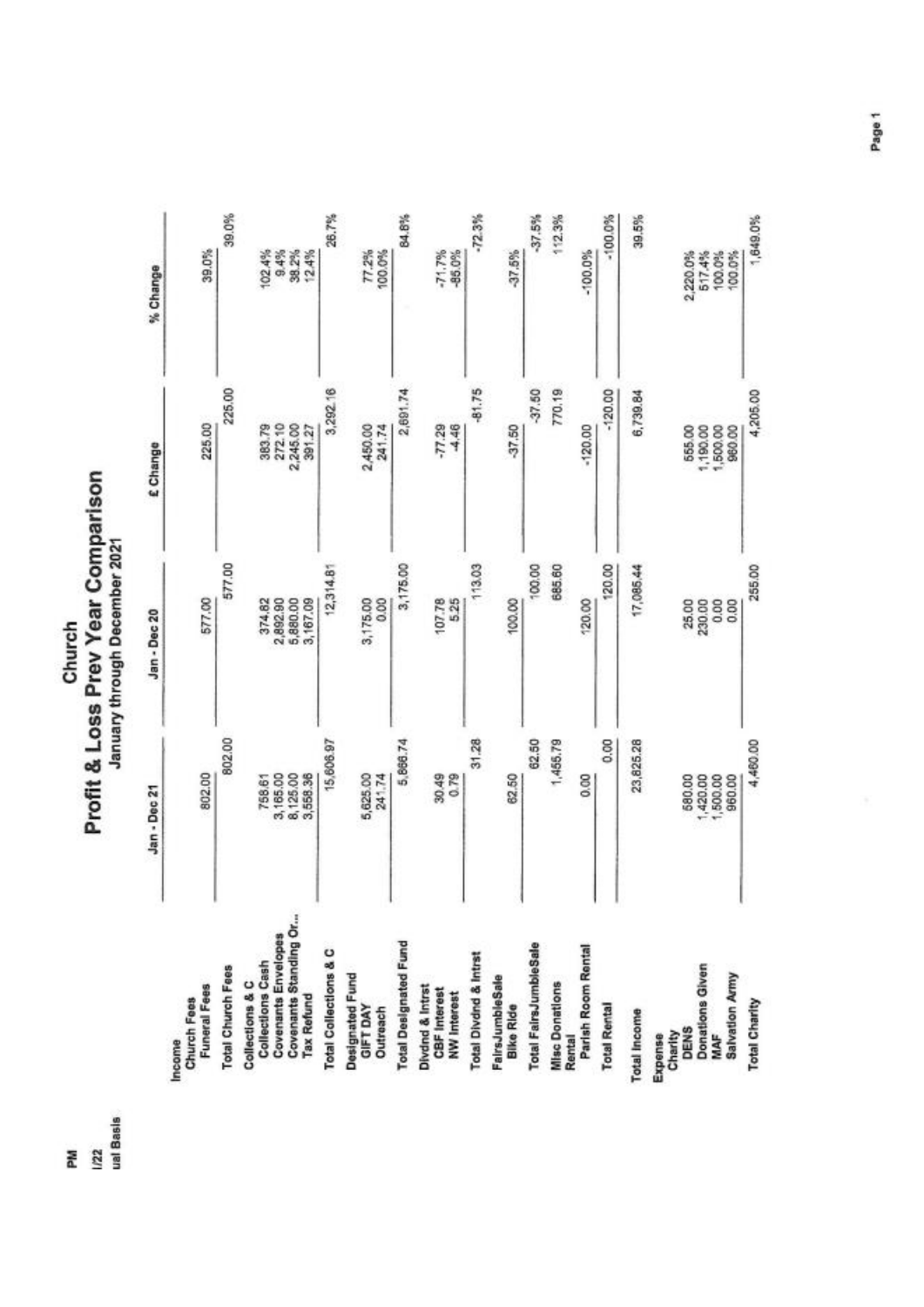Church<br>Profit & Loss Prev Year Comparison

|                                                                                                     | Jan - Dec 21             | Jan-Dec 20                   | £ Change                           | % Change                           |
|-----------------------------------------------------------------------------------------------------|--------------------------|------------------------------|------------------------------------|------------------------------------|
| Grass & Hedge Cutting<br>Church Yard - Other<br>Effluent Disposal<br>Church Expenses<br>Church Yard | 880.00<br>0.00<br>100.00 | 170.00<br>2,035.00<br>144.00 | $-170.00$<br>$-1,155.00$<br>-44.00 | $-100.0\%$<br>$-56.8%$<br>$-30.6%$ |
| Total Church Yard                                                                                   | 980.00                   | 2,349.00                     | $-1,369.00$                        | $-58.3%$                           |
| Fire Extinguish                                                                                     | 54.00                    | 54.00                        | 0.00                               | 0.0%                               |
| Insurance                                                                                           | 901.13                   | 886.25                       | 14.88                              |                                    |
| Light & Heat                                                                                        | 1,372.49                 | 212.53                       | 159.96                             | 13.2%                              |
| Miscellaneous                                                                                       | 3,442.85                 | ,183.05                      | 2,259.80                           | 191.0%                             |
| Repairs & Renew                                                                                     | 0.00                     | 236.89                       | $-236.89$                          | $-100.0%$                          |
| Secretarial                                                                                         | 411.00                   | 228.48                       | 182.52                             | 79.9%                              |
| <b>Water Rates</b>                                                                                  | 111.50                   | 65.59                        | 45.91                              | 70.0%                              |
| Total Church Expenses                                                                               | 7,272.97                 | 6,215.79                     | 1,057.18                           | 17.0%                              |
| Diocesan Fees<br>Contributions                                                                      | 11,126.00                | 11,128.00                    | 0.00                               | 0.0%                               |
| <b>Total Contributions</b>                                                                          | 11,126.00                | 11,126.00                    | 0.00                               | 0.0%                               |
| <b>Miscellaneous</b><br>Services                                                                    | 62.61                    | 95.89                        | $-33.28$                           | $-34.7%$                           |
| Curate Expenses<br><b>Vicars Expenses</b>                                                           | 1,888.42<br>162.44       | 982.32<br>227.04             | 906.10<br>-84.60                   | 82.2%<br>$-28.5%$                  |
| <b>Total Services</b>                                                                               | 2,050.86                 | 1,209.36                     | 841.50                             | 69.6%                              |
| Sundry                                                                                              | 0.00                     | 39.27                        | $-39.27$                           | $-100.0%$                          |
| <b>Total Expense</b>                                                                                | 24,972.44                | 18,941.31                    | 6,031.13                           | 31.8%                              |
| Profit for the Year                                                                                 | $-1,147.16$              | $-1,855.87$                  | 708.71                             | 38.2%                              |

z